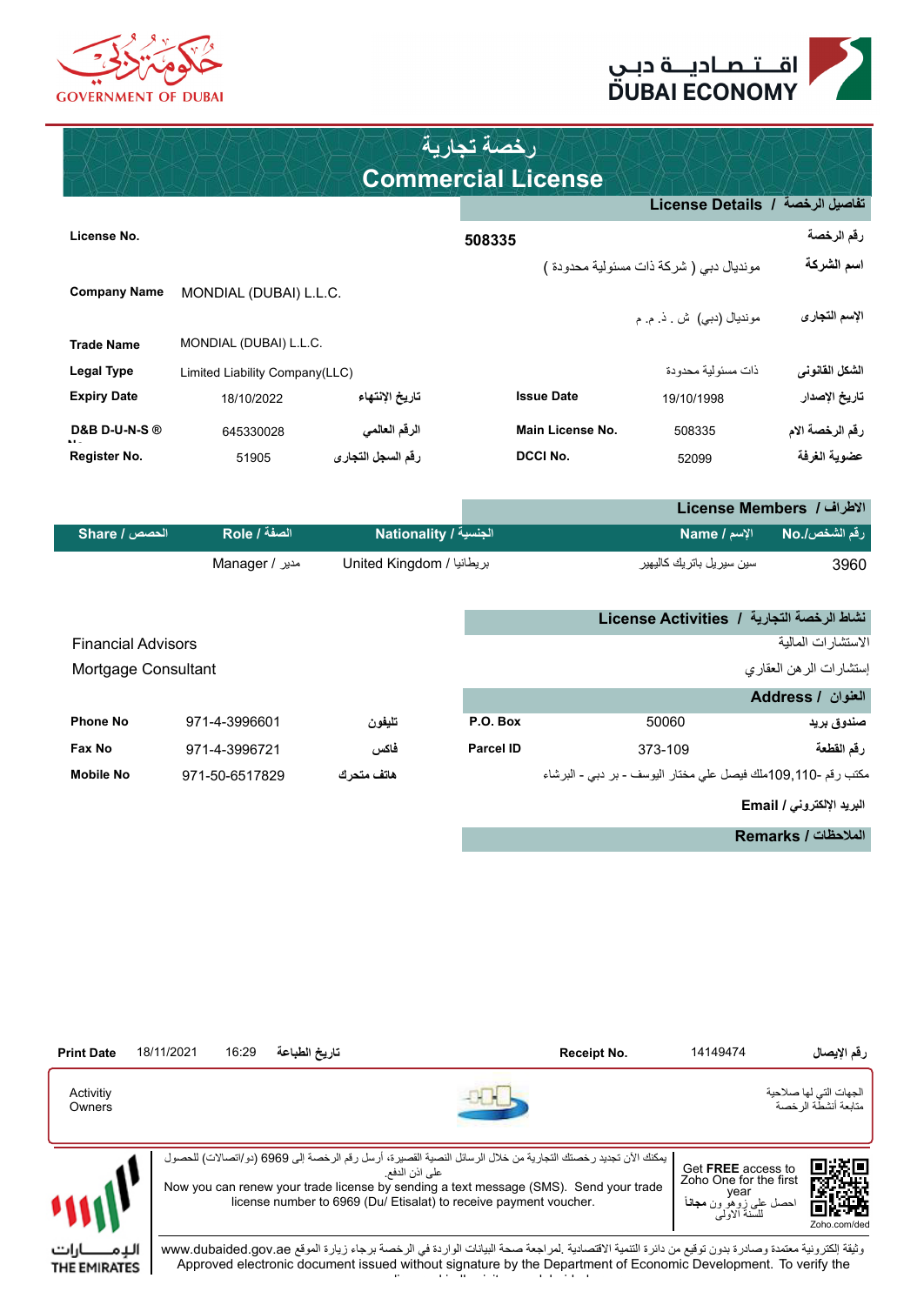



|                                                 |                     | ملحق الشركاء<br><b>Partners</b>  |                            |                                                  |                          |
|-------------------------------------------------|---------------------|----------------------------------|----------------------------|--------------------------------------------------|--------------------------|
|                                                 |                     |                                  |                            | تفاصيل الرخصة / License Details                  |                          |
| <b>D&amp;B D-U-N-S</b><br>$^{\circledR}$<br>No. | 645330028           |                                  | .License No الرفَم العالمي | 508335                                           | رقم الرخصة               |
|                                                 |                     |                                  |                            | اصحاب الرخصة / License Partners                  |                          |
| الحصص / Share                                   | مسلسل الشخص/.Sr. No |                                  | الجنسية / Nationality      |                                                  | الإسم / Name             |
| 51.0000000%                                     | 508352              | الإمار ات / United Arab Emirates |                            | Links Asset Commercial Brokers L.L.C / لينكس است | للوساطة التجارية ش ذ م م |

| LINKS ASSet Commercial Brokers L.L.C / لينكس است | الأمار أت / United Arab Emirates / الأمار أت | 508352 | <b>DILUUUUUU 70</b> |
|--------------------------------------------------|----------------------------------------------|--------|---------------------|
| للوساطة التجارية ش ذ م م                         |                                              |        |                     |
| Woodbrook Group Holdings Limited / رودبروك جروب  | ا بر يطانيا / United Kinadom                 | 772354 | 44.0000000%         |
| هو لدينجز اليمتد                                 |                                              |        |                     |
| Gordian Gaeta / جورديان جايتا                    | النمسا / Austria                             | 658582 | 5.0000000%          |

| <b>Print Date</b>    | 18/11/2021 | 16:29 | تاريخ الطباعة | Receipt No.                                                                                                                                                                                                                                                                                 | 14149474                                                                                              | رقم الإيصال                                    |
|----------------------|------------|-------|---------------|---------------------------------------------------------------------------------------------------------------------------------------------------------------------------------------------------------------------------------------------------------------------------------------------|-------------------------------------------------------------------------------------------------------|------------------------------------------------|
| Activitiy<br>Owners  |            |       |               |                                                                                                                                                                                                                                                                                             |                                                                                                       | الجهات التي لها صلاحية<br>متابعة أنشطة الرخصية |
|                      |            |       |               | يمكنك الآن تجديد رخصتك التجارية من خلال الرسائل النصية القصيرة، أرسل رقم الرخصة إلى 6969 (دو/اتصالات) للحصول<br>علے اذن الدفع<br>Now you can renew your trade license by sending a text message (SMS). Send your trade<br>license number to 6969 (Du/ Etisalat) to receive payment voucher. | Get FREE access to<br>Zoho One for the first<br>vear<br>حصل علي زوهو ون <b>مجانـا</b><br>للسنة الاولى | 回送窗口<br>Ķц.<br>Zoho.com/ded                    |
| ارات<br>THE EMIRATES |            |       |               | وثيقة الكترونية معتمدة وصادرة بدون توقيع من دائرة التتمية الاقتصادية ـلمراجعة صحة البيانات الواردة في الرخصة برجاء زيارة الموقع www.dubaided.gov.ae<br>Approved electronic document issued without signature by the Department of Economic Development. To verify the                       |                                                                                                       |                                                |

Approved electronic document issued without signature by the Department of Economic Development. To verify the license kindly visit www.dubaided.gov.ae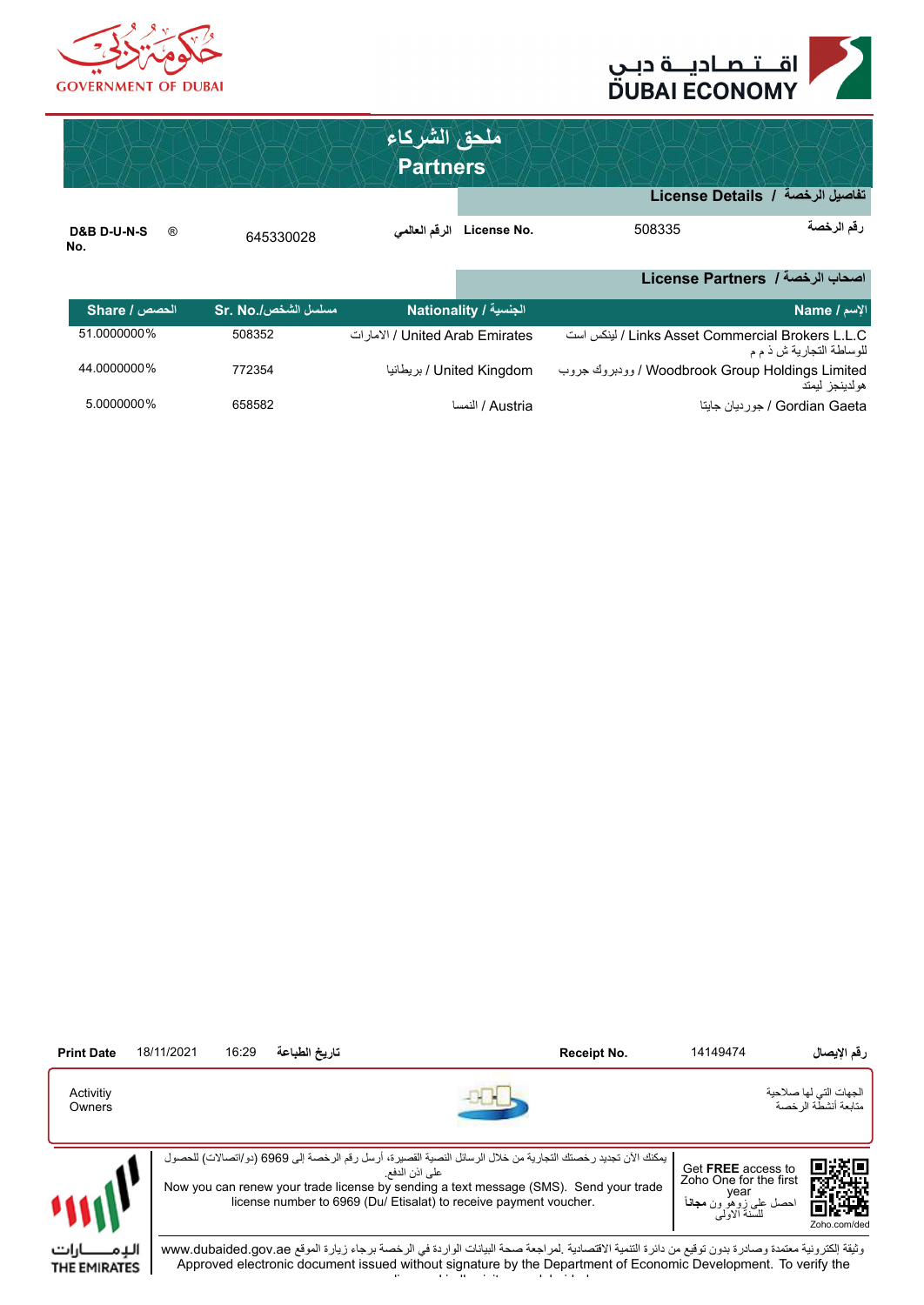



| شهادة شهر فيد شركة في السجل التجاري |                                |                            |                              |                                                                 |                      |  |  |  |
|-------------------------------------|--------------------------------|----------------------------|------------------------------|-----------------------------------------------------------------|----------------------|--|--|--|
| <b>Commercial Register</b>          |                                |                            |                              |                                                                 |                      |  |  |  |
|                                     |                                |                            |                              | تفاصيل القيد / Register Details                                 |                      |  |  |  |
| <b>Main Lice, Nr</b>                | 508335                         |                            | .Register No رقم الرخصة الأم | 51905                                                           | رقم القيد            |  |  |  |
| Company<br><b>Name</b>              | MONDIAL (DUBAI) L.L.C.         |                            |                              | مونديال دبي ( شركة ذات مسئولية محدودة )                         |                      |  |  |  |
| <b>Legal Type</b>                   | Limited Liability Company(LLC) |                            |                              | ذات مسئو لية محدودة                                             | الشكل القانوني       |  |  |  |
| <b>Expiry Date</b>                  | 18/10/2022                     | Reg. Date   تاريخ الإنتهاء |                              | 19/10/1998                                                      | تاريخ الإصدار        |  |  |  |
| <b>D&amp;B D-U-N-S</b><br>No.       | $^{\circledR}$                 |                            | 645330028                    |                                                                 | الرقم العالمي        |  |  |  |
|                                     |                                |                            |                              | تفاصيل راس المال / Capital Details                              |                      |  |  |  |
| <b>Nominated</b>                    |                                |                            | 1,000,000                    |                                                                 | الإسمى               |  |  |  |
| Paid<br>No. of Shares               |                                |                            | 1,000,000<br>$\mathbf 0$     |                                                                 | المدفوع              |  |  |  |
| Currency                            | <b>UAE Dirhams</b>             |                            |                              | در هم امار اتی                                                  | عدد الأسهم<br>العملة |  |  |  |
|                                     |                                |                            |                              | عنوان الرخصة / License Address                                  |                      |  |  |  |
|                                     |                                |                            |                              | مكتب رقم -110,9,110ملك فيصل على مختار اليوسف - بر دبي - البرشاء |                      |  |  |  |
|                                     |                                |                            |                              | عنوان السجل التجاري / Commerce Address                          |                      |  |  |  |
|                                     |                                |                            |                              | مكتب رقع -110,9,110ملك فيصل على مختار اليوسف - بر دبي - البرشاء |                      |  |  |  |
|                                     |                                |                            |                              | Register Activities / انشطة السجل                               |                      |  |  |  |
| <b>Financial Advisors</b>           |                                |                            |                              |                                                                 | الاستشار ات المالية  |  |  |  |
| Mortgage Consultant                 |                                |                            |                              | إستشارات الرهن العقارى                                          |                      |  |  |  |



license kindly visit www.dubaided.gov.ae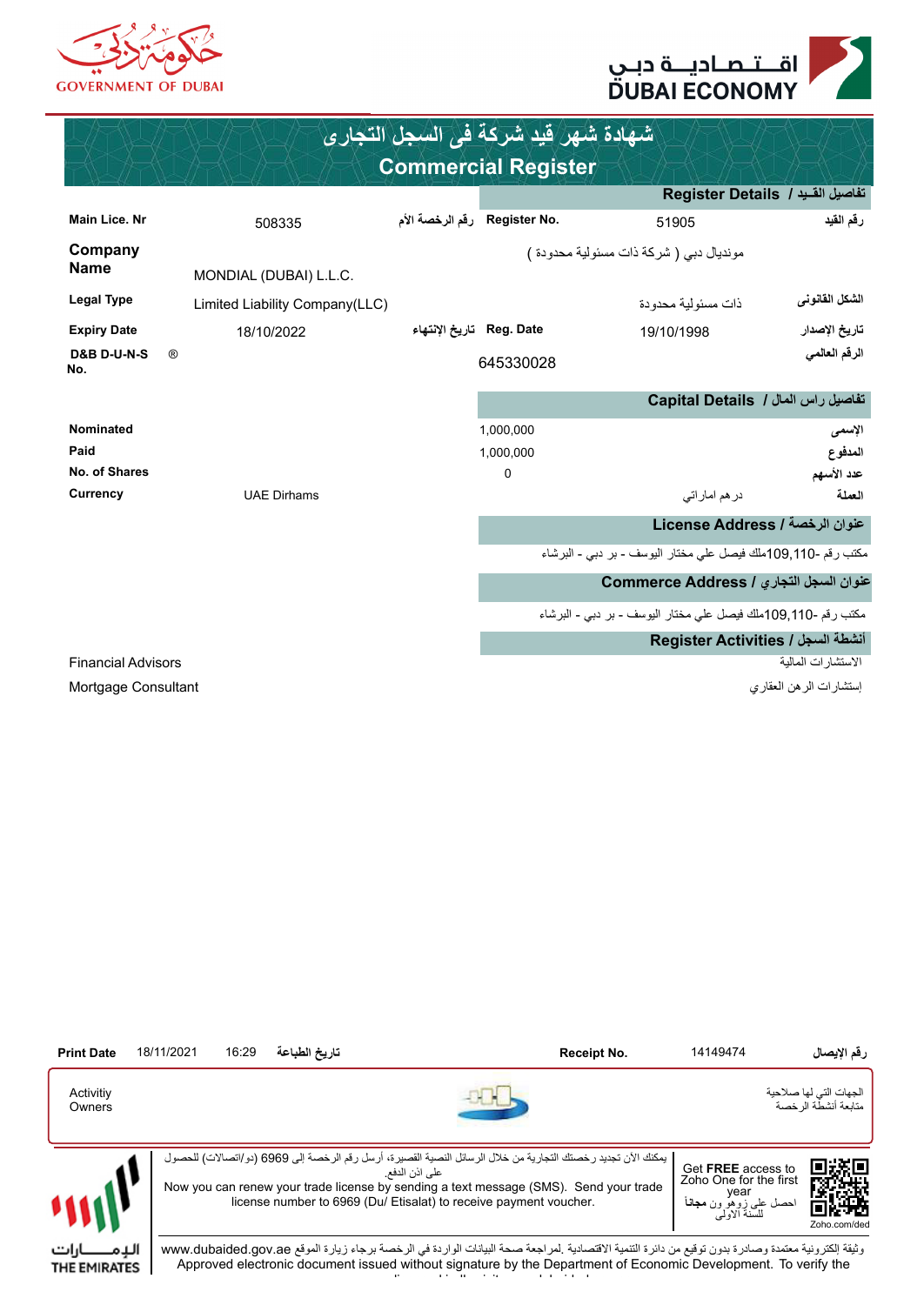



## الرصيد **Receipt**

| <b>Receipt Date</b>    | 18/11/2021                 | تاريخ الإيصال                                                                                                                     | <b>Receipt No</b>               | 14149474                    | رقم الإيصال |  |  |
|------------------------|----------------------------|-----------------------------------------------------------------------------------------------------------------------------------|---------------------------------|-----------------------------|-------------|--|--|
| <b>Company Name</b>    |                            |                                                                                                                                   |                                 | مونديال )دبي( ش ِ ذ ِ م ِ م | اسم الشخص   |  |  |
|                        | MONDIAL (DUBAI) L.L.C.     |                                                                                                                                   |                                 |                             |             |  |  |
| <b>Procedure</b>       | <b>Renew License</b>       |                                                                                                                                   |                                 | <b>Renew Licensel</b>       | نوع الاجراء |  |  |
| P.V.Nr.                | 19258635                   |                                                                                                                                   | .License Nr   رفَّم إذن الدفَّع | 508335                      | رقم الرخصه  |  |  |
| <b>Payment Mode</b>    | eGovernment Online Payment |                                                                                                                                   |                                 | eGovernment Online Payment  | كيفية الدفع |  |  |
| <b>Amount in Words</b> |                            | القيمة بالحروف                                                                                                                    |                                 |                             |             |  |  |
|                        |                            | اتسعة وعشرون الفا وأربعمئة وتسعة وسنون در هماخمسة فلوس<br>Twenty Nine Thousand Four Hundred and Sixty Nine Dirhams And Fifty fils |                                 |                             |             |  |  |

1 of 1 Page تم الطباعة فى pm 4:29 18/11/2021on Printed 1صفحة من 1

license kindly visit www.dubaided.gov.ae

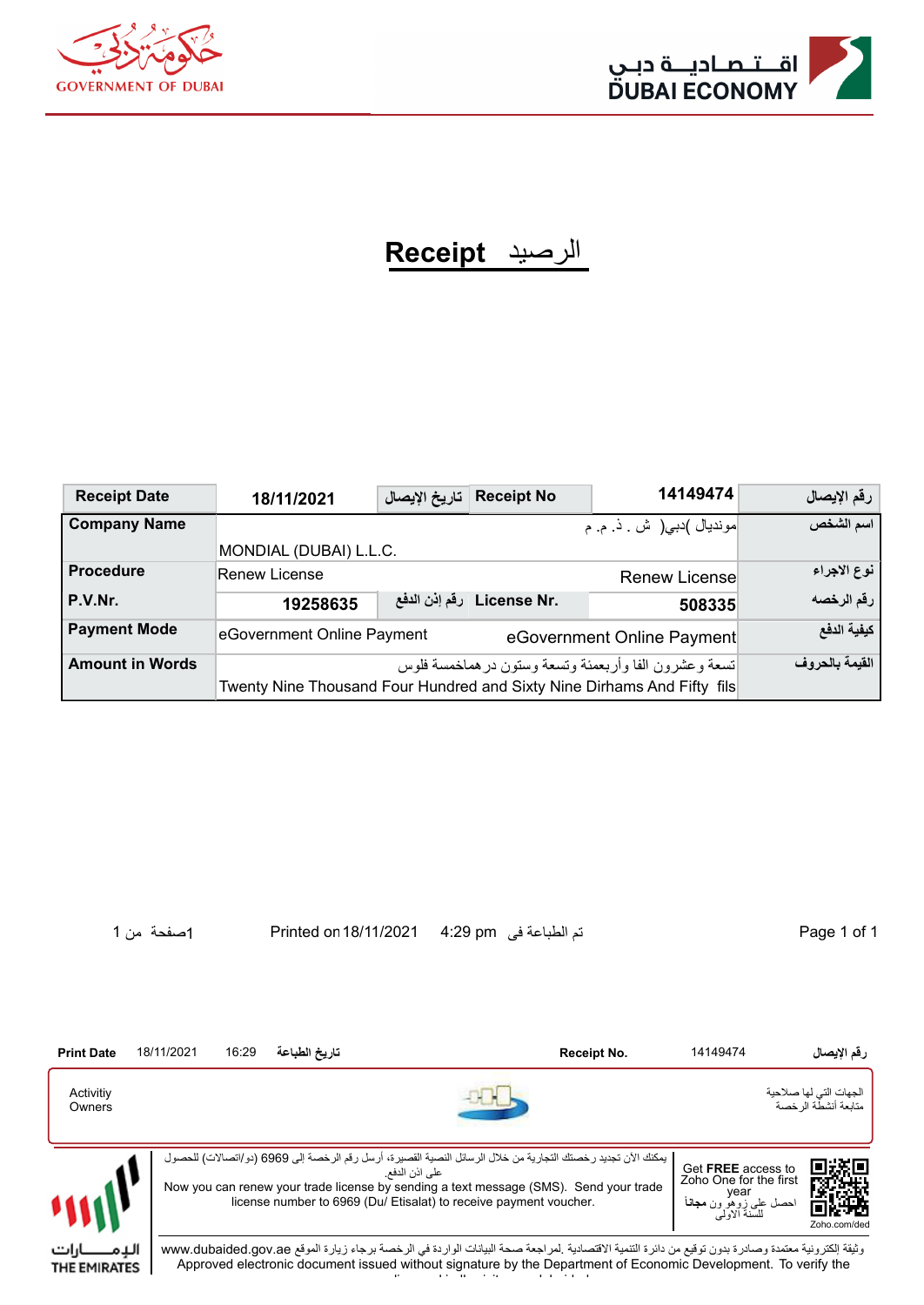

#### **Dear Merchants, Kindly take the following instruction into high consideration:**

1. It is not allowed to change the location registered in the license to move to another address unless DED approval is obtained.

2. The trade name on the signboard must conform to the name mentioned in the license and typed in one size.

The trade name must be in both Arabic and English **as follows:**

- The trade name in Arabic must be placed on the right hand side of the

signboard whereas the English text on the left hand side. - The Arabic text must be in same size of the English equivalent

- The Arabic trade name must be placed above the English equivalent.

3. A commercial permit must be issued for additional signboards and for

placing trademarks on the signboard.

4. Text must not occupy more than 50% of the signboard.

5. Shops operating hours must not exceed 12:00 am unless a permit is issued.

6. Discounts, sales or special offers must not be announces unless a permit is issued.

7. It is not allowed to apply any amendments or change the license details unless approved by DED.

8. Prices must be placed on products and goods.

9. The Consumer Protection Card (Be Right and Know Your Consumer Rights) must be typed and placed visibly above the DED website www.consumerrights.ae

10. Consumers have the right to receive a purchase receipt.

11. Announce the sale policy to consumer through suitable applicable channels (to clarify procedures for goods replacement, repair and refund). 12. It is not allowed to promote products through agents, telephone calls, or other ways or yelling.

13. Permits must be issued for warehouses of licensed business or additional offices or kiosks.

14. Restaurants must place a menu in both Arabic and English languages. 15. Place an approved price list for services provided by ladies and

gentlemen salons at a visible area. 16. The displayed price list should be inclusive of 5% VAT

THE EMIRATES

17. Invoices must clearly reflect the total amount of the purchased goods, services and VAT.

18. Avoid promoting or selling or displaying any counterfeited goods.

19. To protect trade marks, it must be registered by the Ministry of Economy. 20. Dubai Economy has the right to suspend or cancel the license or impose fines in case of non-compliance with the terms and conditions as well as violation of the legislation in the UAE.



**عزيزي التاجر،،، يرجى اخذ التعليمات التالية بعين العتبار:**

.1 عدم القيام بتغيير موقع الترخيص والنتقال الى موقع اخر دون الحصول على موافقة الدائرة.

.2 ضرورة ان يكون السم التجاري المدون على اللفتة مطابق للسم المدون بالرخصة مع ضرورة كتابته بحجم واحد.

الحرص على أن تكون اللفتة باللغتين العربية والنجليزية **و بالشكل التالي:** - يكتب السم التجاري باللغة العربية في يمين اللفتة وباللغة النجليزية تجاه اليسار.

- يكتب السم التجاري باللغة العربية بنفس حجم السم المكتوب باللغة النجليزية - يكتب السم التجاري باللغة العربية أعلى السم المكتوب باللغة النجليزية

.3 الحرص على استخراج تصريح للفتات الضافيه والعلمات التجارية على اللفتة.

.4 عدم تظليل الواجهة أكثر من %50

.5 عدم العمل لساعات اضافية بعد الساعة 12:00 بعد منتصف الليل ال بعد استخراج تصريح.

.6 عدم اجراء التنزيلت او التصفيات او العروض الخاصه بدون تصريح.

.7 عدم اجراء اي تعديل او تغيير بيانات الترخيص ال بعد الرجوع للدائرة.

.8 اللتزام بكتابة السعار على السلع والبضائع.

.9 طباعة ووضع بطاقة حماية المستهلك )كن على حق واعرف حقوقك كمستهلك( في مكان بارز من www.consumerrights.ae الدائرة موقع

.10 للمستهلك الحق في الحصول على فاتورة الشراء.

11 ـ الاعلان عن سياسة البيع للمستهلك عبر وسيلة اعلان مناسبة شاملة (لعملية الاسترجاع او الاستبدال او الصلح للسلع(

.12 عدم الترويج عن منتج عن طريق المندوبين، أو التصال أو غير ذلك وعدم البيع بطريقة المناداه .13 استخراج تصريح لمستودعات التخزين الخاصة بالمنشأة المرخصة أو تصريح للمكاتب الضافية أو الكشاك.

.14 يجب على المطاعم وضع قائمه الطعام باللغتين العربيه والنجليزيه.

.15 يجب وضع واعتماد قائمة السعار الخاصة بالصالونات الرجالية والنسائية ووضعها في مكان بارز. .16 يجب ان تكون السعار المعلنه مشمولة القيمة المضافه %5

.17 يجب عرض الفاتورة بشكل تفصيلي موضحا فيها القيمه الجماليه للسلع والخدمات وقيمة الضريبه المضافه.

18 ـ عدم القيام بالترويج او البيع او العرض لأية بضائع مقلدة أو مغشوشة.

.19 الحرص على تسجيل العلمه التجارية بوزارة القتصاد بهدف حمايتها.

.20 يحق لقتصادية دبي إيقاف الترخيص أو إلغائه أو فرض الغرامات في حال عدم اللتزام بالشروط و الحكام و مخالفة التشريعات في الدولة.



Approved electronic document issued without signature by the Department of Economic Development. To verify the license kindly visit www.dubaided.gov.ae